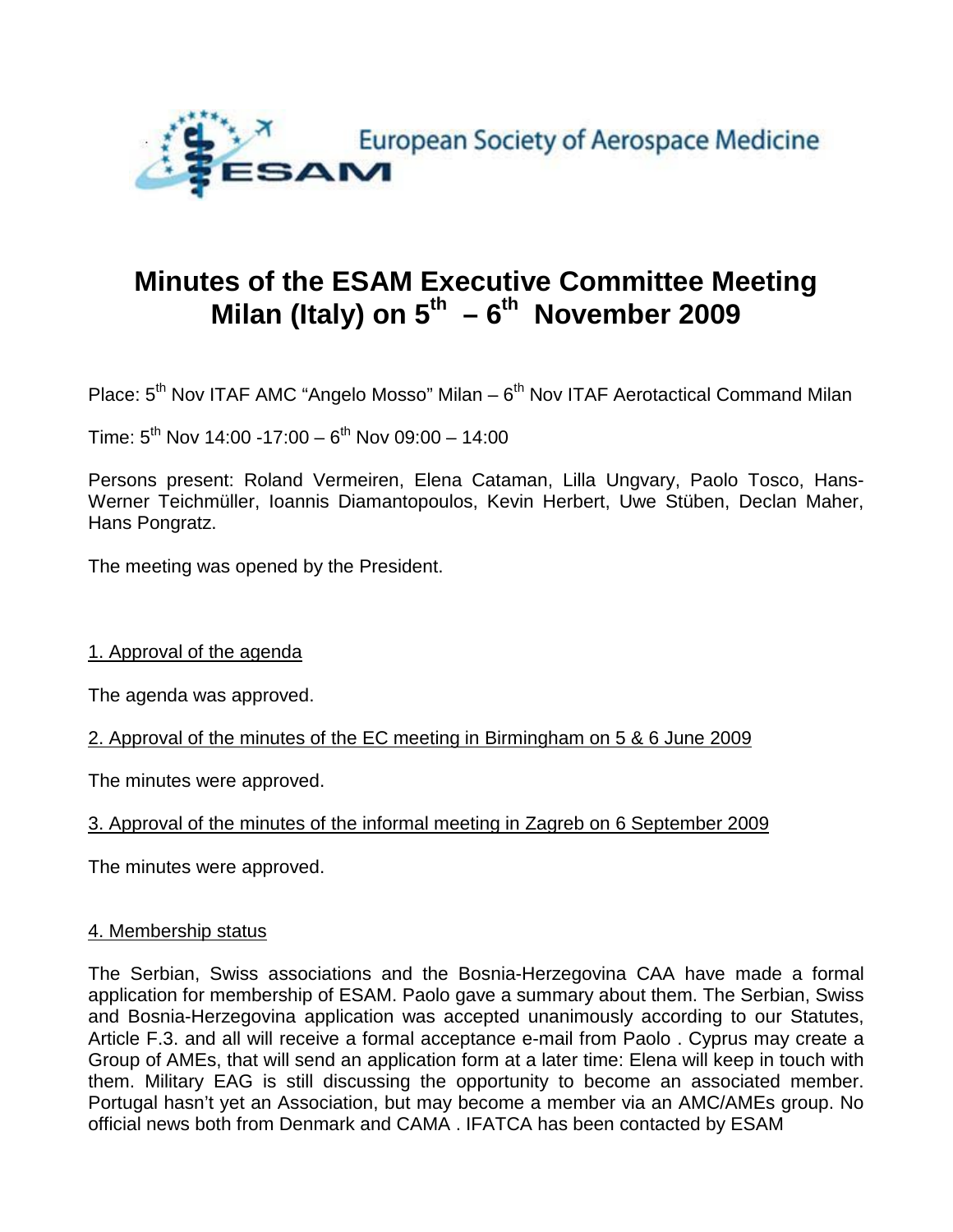President to apply as Associated Member. Roland will keep in contact with EAG, POR, DEN, IFATCA.

The EC approved acceptance of applications via e-mail in future. An e-mail acceptance will be effective if voted by at least 4 (four) EC members. We welcome applications from Institutions, Institutes, Scientific/Professional/AMEs Societies or other Organizations involved in Aerospace Medicine, and the EC will assess their application for regular or associated membership.

### 5. Budget

The Treasurer encountered some difficulties in fees collection for 2009. For this reason the EC requests that each National Association respects the time limit for payment (not later than 1<sup>st</sup> July every year). Associations shall give an updated number of members at the beginning of the year to receive the invoice for the actual number of members ; otherwise an invoice will be sent for the number of the previous year. Furthermore, Associations are requested to communicate to the EC the e-mail of their own Treasurer. The same information request will be added to Application Forms on the website (Lars). Roland had prepared "Certificates of Membership", those where distributed by Hans Werner to all Associations attending the Milan GA. Unfortunately, a decrease in number of members in some Associations has been observed, possibly related to the European economic crisis which has affected the aviation business. Ries is requested to study the possibility to get EU grants for ESAM. Paolo is required to update the address list. Hans-Werner will contact the relevant German Authority about income-tax exemption. A variety of proposal for a new fees system was proposed:

- Flat-rate increase: a minimum of 10 euros is proposed, on the basis of the known current costs of EC, Advisory Board and GA meetings;
- a flat-rate organisational fee, plus a tiered additional fee for each individual member of that organisation;
- a flat-fee of 50 euros, then 10 euros for the first 100 members, 5 euros for the next 200 and 3 euros for associations with more than 300 members.

This issue will be discussed during the GA. A decision will be taken at the next EC meeting.

#### 6. Advisory Board

On 6<sup>th</sup> November the AB meeting was held, with nominations and election of Chair, Deputy Chair and Secretary. EC mentioned possible topics: European standardisation of cabin crew certification, ATC certification, medical kits on board, passengers health issues, pandemics ( collaboration with ICAO), need for a "Scientific Committee" coordinating ESAM publications in the "Blue Journal" in particular, Aerotoxic Syndrome and participating at the EU Standards Committee (ASD-STAN) (Ries), FTL limitation (Ries), specific "Space Medicine Group" (Paolo), organising a certification of national training courses. The so-called "Mal de débarquement" was discussed as well, but wasn't considered a relevant issue.

A mailing list of the AB and also for specific working groups within the AB will improve its work as well as a mechanism on the website for quick replies on questionnaires. Rules to take common decisions should be created.

It is necessary to have at least 1 meeting per year for the effective work of the AB. Also there could be 1 day meeting of the AB in connection with the GA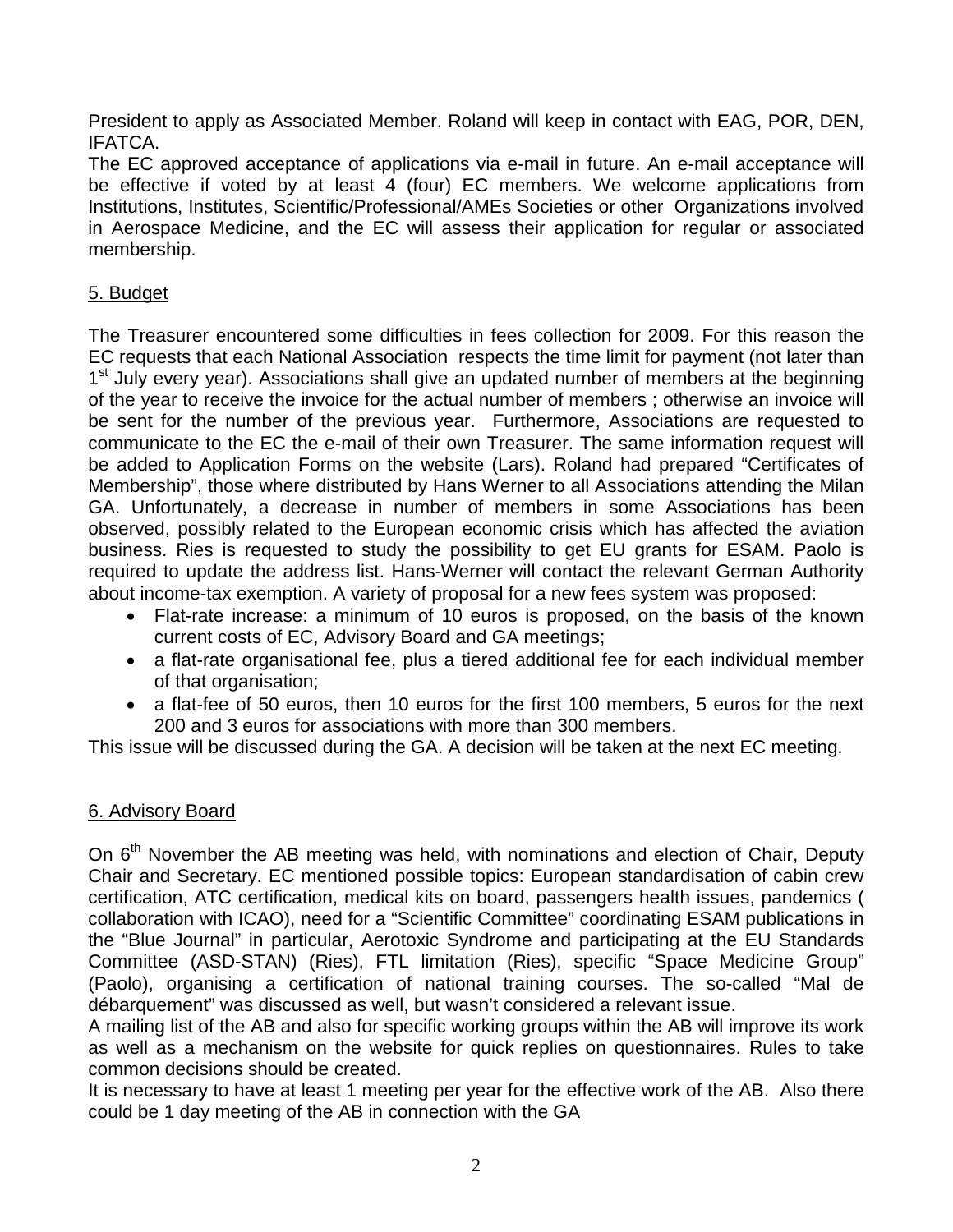## 7. EASA

Roland presented a brief review of the status of the NPA Review Group's "modus operandi" along with a description of the current status. Unfortunately, the situation is still the well known one, already described in former EC reports. It could become necessary to send the ESAM Specialist Conference comments directly to the EU Commission. ESAM participation in an upcoming informal EASA expert group is confirmed. The EC supports a second ESAM Specialist Conference at Wiesbaden (Uwe): foreseen date  $24<sup>th</sup> - 28<sup>th</sup>$  August 2009. Roland has contacted David Roberts - President of European Air Sports - about a possible common view on the LPL certification.

The EC approved a "compromise policy" about aeromedical certification, summarized as follows:

- Class 1 AME cl 1 examination
- Class 2 AME cl 1 or 2 examination
- LPL with passengers AME cl 1 or 2 examination
- LPL without passengers GMP (if permitted under national regulation) ; no medical questionnaire but a pilot self-declaration counter signed by the GMP who declares to have the complete medical file from the applicant since birth ; abolishment of the medical criteria for LPL

Kevin is requested to write an ESAM proposal for this self-declaration form to be submitted to EASA.

Other issues pertaining to the relationship between EASA and ESAM (Roland) are as follows: new application for the SSCC, work in the EASA Standardisation Directorate/MEST Teams, the EU Cl 3 medical certification of ATC (by AMEs and AMC).

The EC recommends every individual member to clarify and support the ESAM position about relevant aeromedical items, such as medical certification, to national members of the European Parliament whenever possible.

#### 8. EASA - ESSI Participation

At the present time ESAM has two representatives on each of three groups (commercial aviation – general aviation – helicopters) within the European Strategic Safety Initiative (ESSI). Their activity was very interesting and effective. EC decided to publish the reports on our ESAM website, for login owners only.

#### 9. CMO Forum

The CMOs' Forum communication to Roland (letter from Dr. S Evans - 03 September 2009 entered into our Archives), stated their view that it would be inappropriate to officially appoint mutual representatives in our organisations. Common topics could be discussed in combined meetings.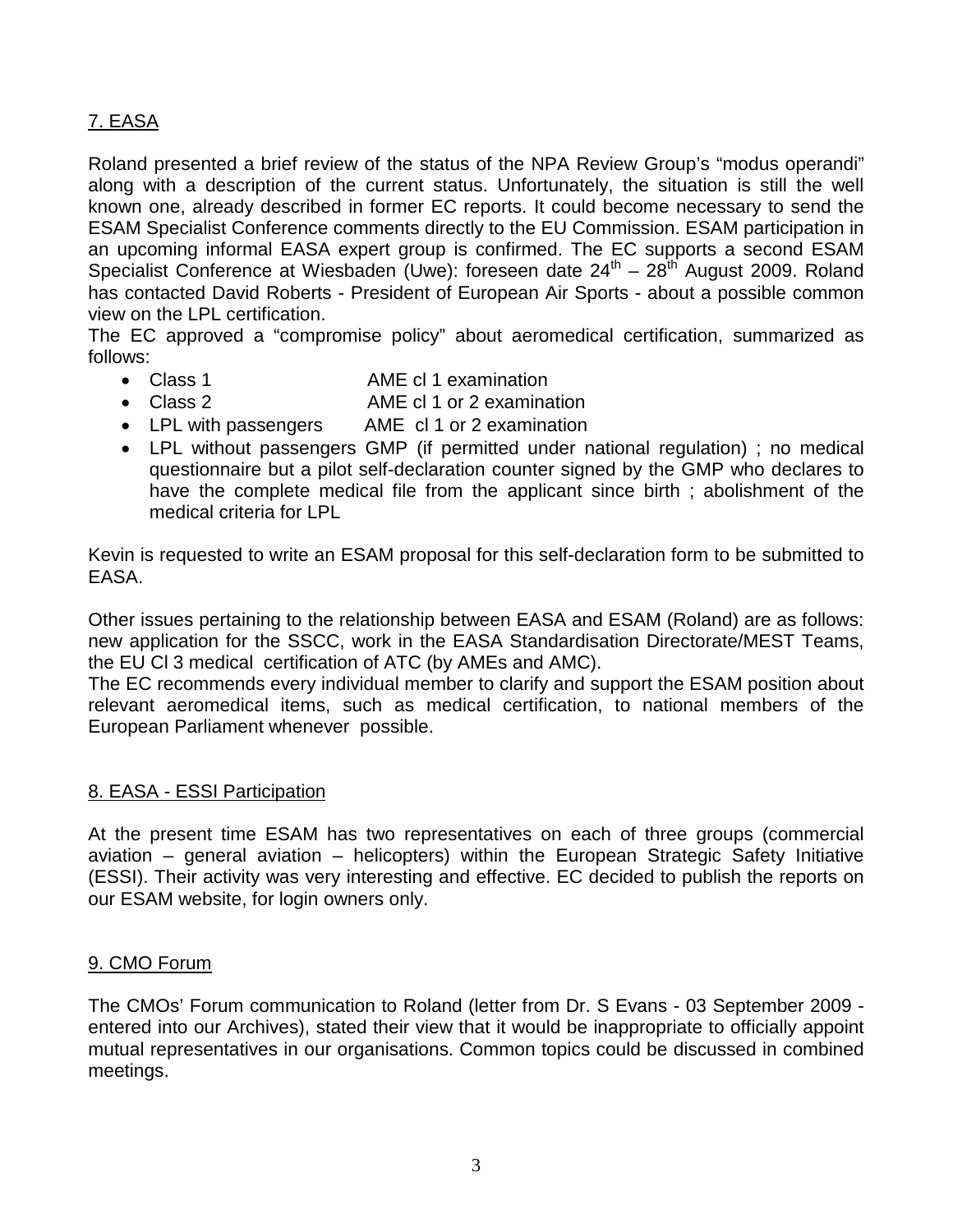Regarding the issue of harmonisation of accreditation for refresher training, all CMOs' agreed that a National Aviation Authority should give credit for relevant training undertaken outside their own state. However, it was felt that the credit hours granted may differ according to the requirements of the individual state.

Administrative training should remain national.

Harmonisation of accreditation for AMEs training would need discussion when the EASA Medical Requirements are implemented.

Differences in the request of medical reports by national AMS should be discussed by the CMOs and ESAM in a combined meeting.

### 10. ICAO

Dr. Antony Evans' letter - 20 march 2009 - was entered into the archive too. It included consideration that ICAO collaborates primarily with States and International nongovernmental agencies. So, since ESAM is a "regional" organisation, it can only contribute to ICAO goals by informal, technical, scientific, professional reports.

The EC appoints the chair of the ESAM Working Group for harmonisation of aerospace medicine training (Elena) and the representative of the AB (Uwe) , to be the contact persons in case of collaboration with ICAO about initiatives for global AME training.

#### 11. Status Training and Accreditation in Aviation Medicine

Elena presented at the Zagreb ICASM the WG results. The related ESAM leaflet was then distributed, now presented during the EC/AB/GA and will available at all ESAM events. At the present time the WG is constituted as follows: Elena, Uwe, Anthony.

The EC stated to try contacts and cooperation with IAASM in this field to be able to get involved on ICAO level.

#### 12. AsMA

Hans Pongratz will represent ESAM in all AsMA events.

The EC felt it as a great opportunity that AsMA lecturers/members would participate at ECAM/ESAM events, and vice-versa.

Concerning publishing of scientific issues in the AsMA Journal by qualified ESAM fellows, all members are invited to prepare and send such articles (after EC approval).

At the ESAM website a dedicated part will be implemented (Lars).

An ESAM general meeting will be held during the  $81<sup>st</sup>$  Annual Scientific Meeting of the Aerospace Medical Association - May 9-13, 2010, at the Sheraton Phoenix Downtown Hotel in Phoenix, AZ (Roland, Hans P.). Invitations should be sent to our members for our meeting (panel) and the AsMA reception for international guests.

During the next EC we will discuss further proposals for an ESAM panel or future combination of EU panels, including, for instance, French, German, Spanish, Scandinavian etc.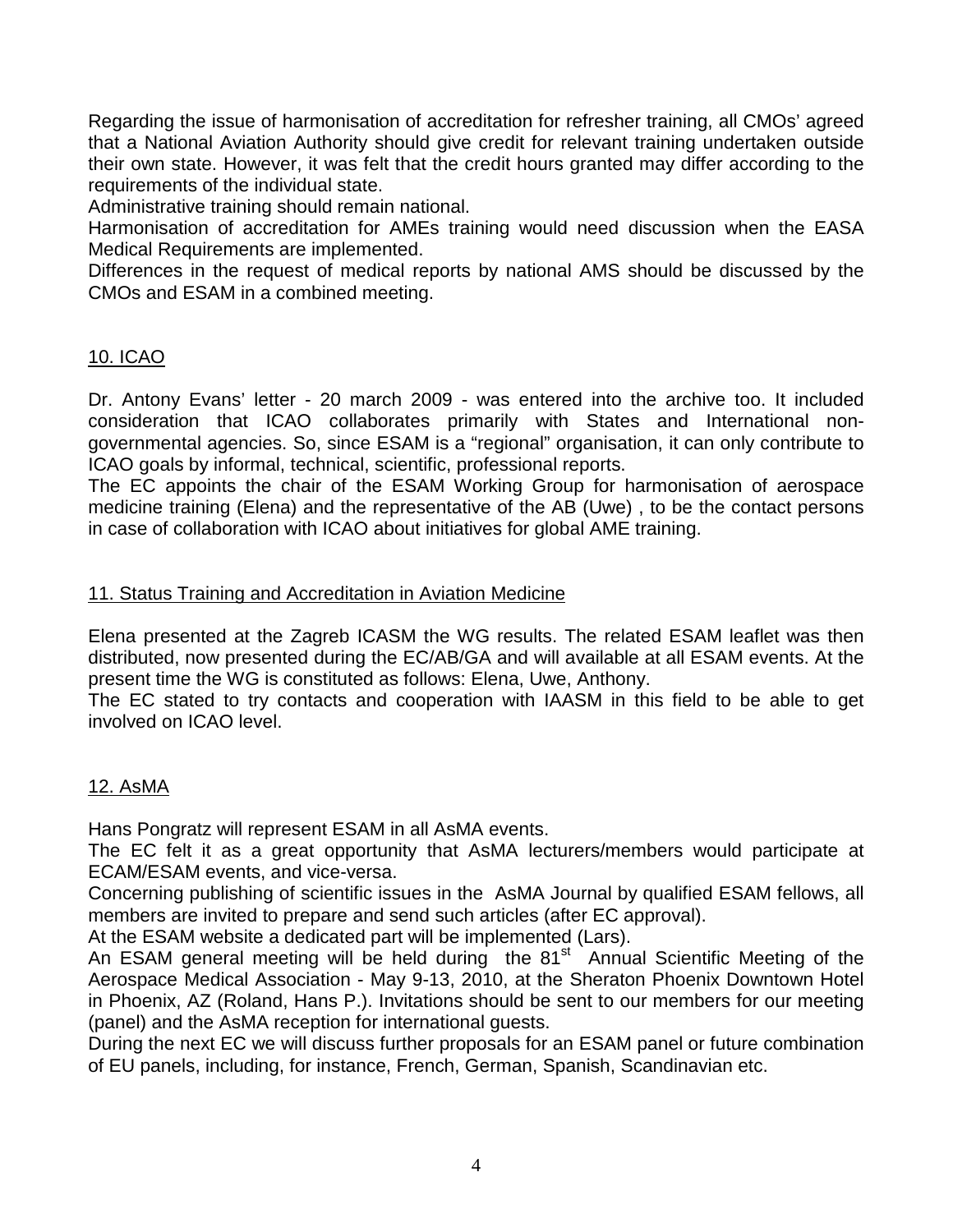### 13. IAASM / ICASM 2009 in Zagreb

On ESAM website there is a report about the meeting. The EC stressed the need to prevent potential conflict of timing between ICASM and ECAM, and was grateful for the IAASM support for ESAM publicity during the event.

#### 14. ECAM

The ESAM President received from Dr. Eleftherios KECHAGIADAKIS, President of the Hellenic Aerospace Medicine Society, a kind official invitation letter – dated  $7<sup>th</sup>$  October 2009 -(entered into the archive). The aim is to host the next ECAM at the 5<sup>th</sup> Scientific Meeting of Hellenic Society for Aerospace Medicine (in close cooperation with Hellenic Air Force Directorate for Medicine) in Athens on  $10^{th} - 13^{th}$  November 2010. It was a pleasure for the EC to unanimously accept the invitation. Local and scientific ESAM contact person will be Ioannis. Proposed Lectures for ECAM will be submitted to a Scientific Committee (Lilla, Paolo, Kevin, Hans-Werner and Ries). Andy Bellenkes and Hans Pongratz are requested to contact AsMA concerning their participation.

### 15. Other presentations at national conference

Members of ESAM EC participated as lecturers/auditors to Interstate Aviation Co (Belarus), Military User Forum (Zagreb), German Society (München), SOFRAMAS (Paris), Austrian Academy (Zürs), AMABEL Meeting (Bruxelles). Paolo advised the EC that the Italian Aerospace Medicine Association Annual National Congress will be held on  $20^{th} - 22^{th}$  May 2010 at the ITAF Academy – Pozzuoli – Naples. Any interested member of ESAM should consult the AIMAS website.

#### 16. Organisational matters for the GA/AB/ conferences in Milan

Attendance and invitations were handled by Paolo and Lars. Roland and Paolo provided requirements and arrangements for scientific presentations. On  $6<sup>th</sup>$  Nov the AB will vote for its new chair. On  $7<sup>th</sup>$  Nov the GA will vote for new auditors.

#### 17. Website management

The EC offers its congratulations to Kristoffer Tjensvoll (Lars) for the excellent job done concerning the update of the website and creating a "members only" part that allows contacts via mail fora. Furthermore, the EC asked Kristoffer to establish hyperlinks to national association websites, and vice-versa all national associations are requested to add an ESAM link within each own website. A "newsflashes page" will be inserted on the ESAM website, on which every national association can publish quick information about its activities.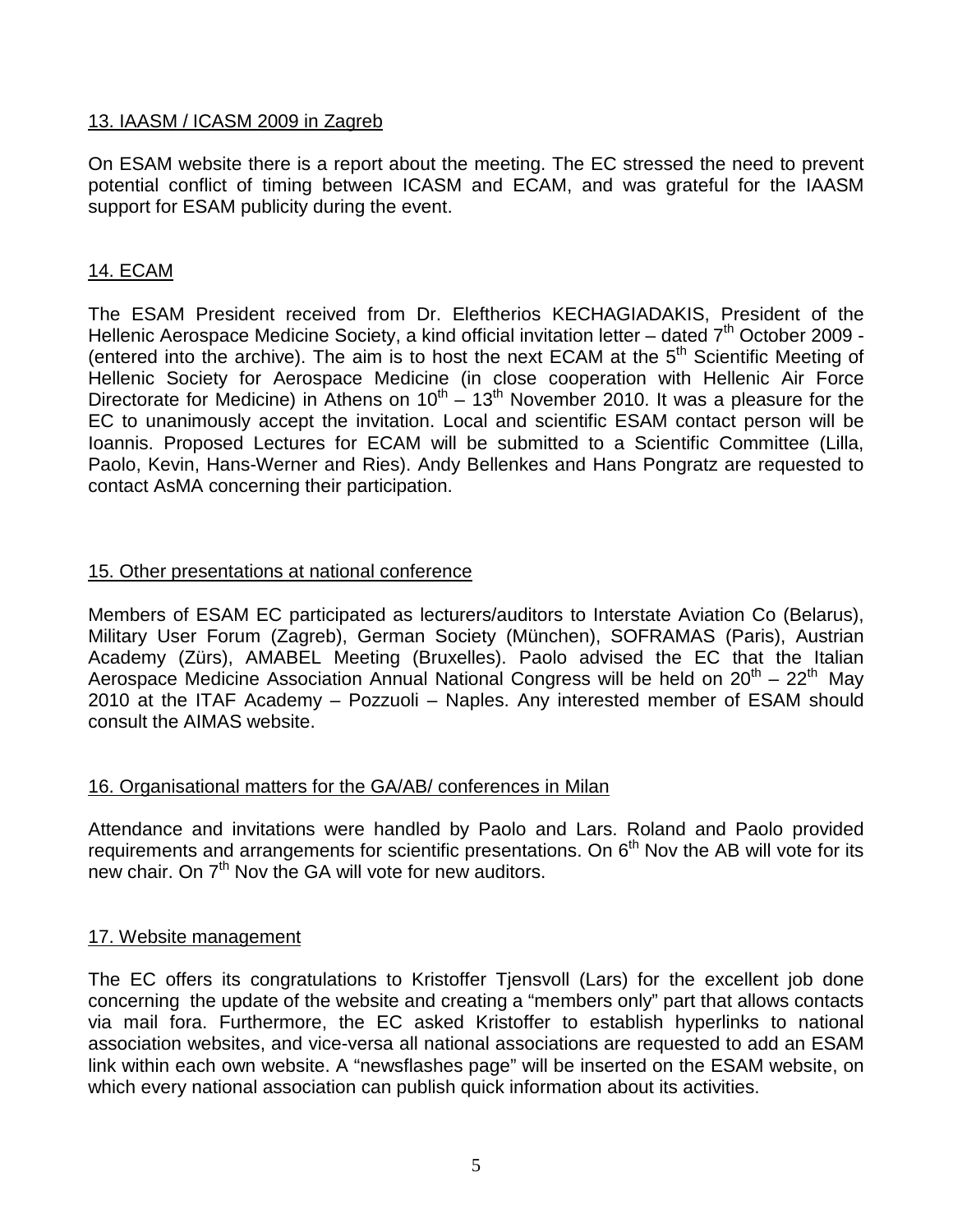#### 18. Nomination committee

On 7<sup>th</sup> November the GA will elect a Nomination Committee for the elections of new EC during next GA in Athens, Nov 2010.

### 19. Statutes

At the present time the EC doesn't feel that an update is needed. Changes in the EC will be notified by Hans-Werner to the proper authority according to German law, by delivering a copy of the ESAM General Assembly 2008 vote in Budapest on 15<sup>th</sup> November 2008.

## 20. Task list / Working Groups

The training in Aviation Medicine working group (Elena) is already set up. Issues about conferences and redaction/editing will be carried out by the ECAM Scientific Committee (see above 14.). The GA will elect a Nomination Committee (see above 18.) Contact with EASA will be ensured by the President and the EC. Roland requested that Kevin draft a business plan for ESAM. This and fees for ESAM will be discussed and decided at the next EC meeting, taking into account the discussions at the GA. The Advisory Board can decide to establish a specific "Scientific Committee" within itself, and might send as well to the EC proposals about getting more members actively involved in ESAM work.

#### 21. Other business

Mailing list policy and security will be assured by the Secretary General and by the Webmaster. Lars and Kristoffer are requested to add further changes to the ESAM website:

- Application form: please insert the indication of the Advisory Board member of each national association.
- Prepare a "Gallery", in order to show freely on our website photos taken at meetings and congresses.

A recognition of European Aviation Medicine as a Medical Specialty exists in some countries and may come in others; it can be published on the ESAM website (paper entered into the archive.

## 22. ESAM material

Training in Aviation Medicine booklet, LPL certification comment booklet, general ESAM leaflet, general ESAM CD-rom and updates, ESAM Member List and Map, were printed at Eurocontrol (Roland) and will be available at every ESAM event. Each EC member received ESAM letters and envelopes. ESAM Membership Certificates will be prepared by Hans-Werner and ESAM pins will be sold. When an ECAM will be arranged, the responsible Organisation should provide Presentation Books and/or CD-roms.